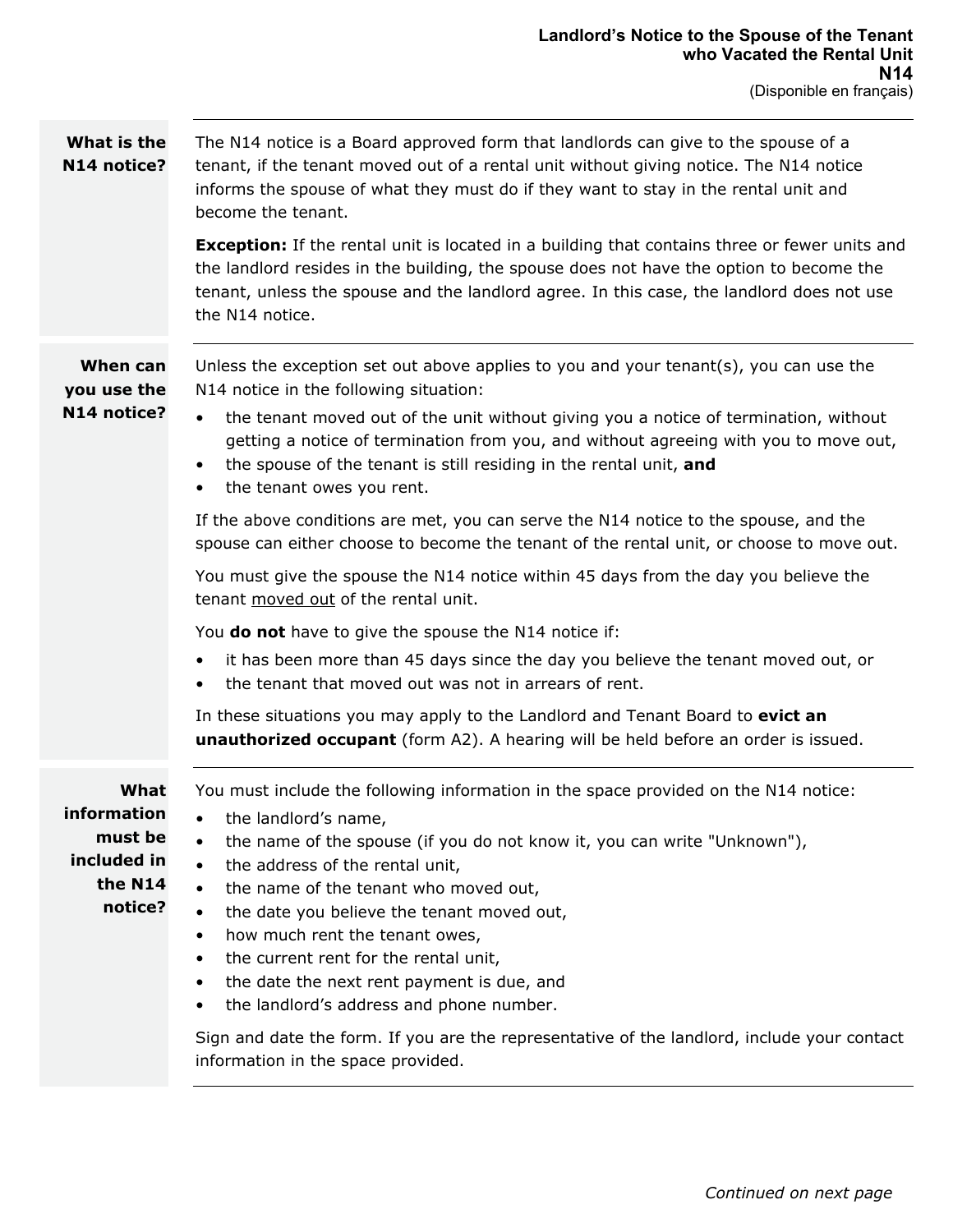| How does the<br>spouse<br>become the<br>tenant?                                   | To become the tenant, there are two things the spouse must do:<br>inform you that he or she wants to stay in the unit, and<br>$\bullet$<br>agree in writing to pay the rent that is owing for the rental unit.<br>$\bullet$<br>Attached to the N14 notice is the form called Notice to Landlord and Agreement to<br><b>Pay the Rent Owing.</b> If the spouse wants to become the tenant of the rental unit, the<br>spouse must sign this form and return it to you within 15 days from the day they were<br>given the N14 notice.<br>If the spouse signs the Notice to Landlord and Agreement to Pay the Rent Owing<br>form and returns it to you, the spouse becomes the new tenant of the rental unit.<br>This means that the tenancy agreement for the new tenant (the spouse) is the same one<br>that existed for the tenant that moved out, and the rent for the unit does not change. |
|-----------------------------------------------------------------------------------|---------------------------------------------------------------------------------------------------------------------------------------------------------------------------------------------------------------------------------------------------------------------------------------------------------------------------------------------------------------------------------------------------------------------------------------------------------------------------------------------------------------------------------------------------------------------------------------------------------------------------------------------------------------------------------------------------------------------------------------------------------------------------------------------------------------------------------------------------------------------------------------------|
| What if the<br>spouse does<br>not return the<br>signed form<br>within 15<br>days? | You may apply to the Landlord and Tenant Board for an order to evict the spouse as an<br>unauthorized occupant of the rental unit (application form A2) if:<br>the spouse does not return the signed Notice to Landlord and Agreement to Pay<br>the Rent Owing form to you within 15 days after the notice was given to them, and<br>the spouse does not move out of the rental unit.<br>$\bullet$<br>A hearing will be held before an order is issued.                                                                                                                                                                                                                                                                                                                                                                                                                                     |
| What if you<br>don't know if<br>the person<br>still living in                     | In some situations, you might not know if the person still living in the rental unit is the<br>spouse of the tenant who moved out. If you do not know who the person is, you do not<br>have to serve the N14 notice. Instead, you can file an application to evict an<br>unauthorized occupant (form A2) with the Board, and the Board will hold a hearing.                                                                                                                                                                                                                                                                                                                                                                                                                                                                                                                                 |

**the unit is the** 

**spouse?**

If you file an application to get an eviction order, and the person living in the rental unit is the spouse of the tenant who moved out, they can still become the tenant by doing the following:

| If                                        | Then                                                                                                                                                                                          |
|-------------------------------------------|-----------------------------------------------------------------------------------------------------------------------------------------------------------------------------------------------|
| there is rent<br>owing for the<br>unit    | the spouse can become the tenant if they:<br>inform you that they want to stay, and<br>$\bullet$<br>agree in writing to pay the rent owing for the unit, before the<br>Board issues an order. |
| there is no<br>rent owing for<br>the unit | the spouse can become the tenant if they:<br>inform you that they want to stay in the rental unit before the<br>٠<br>Board issues an order.                                                   |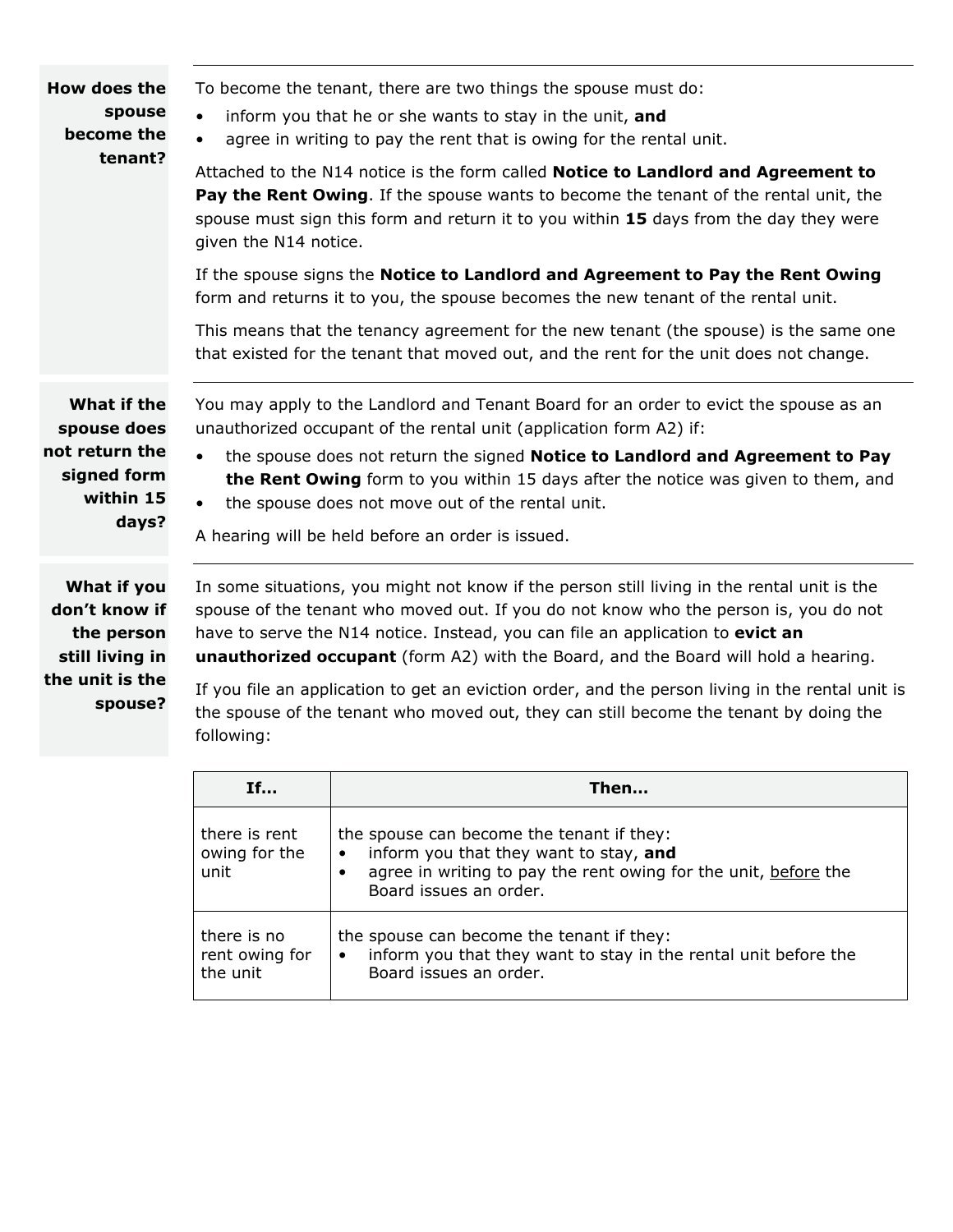## **Landlord's Notice to the Spouse of the Tenant who Vacated the Rental Unit N14**

(Disponible en français)

| To: (Tenant's name and address)                                    | From: (Landlord's name and address) |  |  |  |
|--------------------------------------------------------------------|-------------------------------------|--|--|--|
|                                                                    |                                     |  |  |  |
|                                                                    |                                     |  |  |  |
| <b>Address of the Rental Unit:</b>                                 |                                     |  |  |  |
|                                                                    |                                     |  |  |  |
|                                                                    |                                     |  |  |  |
|                                                                    |                                     |  |  |  |
| The tenant of the unit above,                                      |                                     |  |  |  |
|                                                                    | (insert name)                       |  |  |  |
|                                                                    |                                     |  |  |  |
| owes me \$                                                         | in rent, to the period ending       |  |  |  |
|                                                                    | dd/mm/yyyy                          |  |  |  |
| and I believe that he/she moved out of the rental unit on or about |                                     |  |  |  |
|                                                                    | dd/mm/yyyy                          |  |  |  |
| The current rent for the rental unit is $$$                        | per                                 |  |  |  |
|                                                                    | (day/week/month)                    |  |  |  |
| The next rental payment is due on                                  |                                     |  |  |  |
|                                                                    | dd/mm/yyyy                          |  |  |  |
|                                                                    |                                     |  |  |  |

## **IF YOU WANT TO STAY IN THE RENTAL UNIT**

**If you want to stay in the rental unit and become the tenant, you have 15 days from the date I give you this notice to do the following:** 

- **•** let me know that you want to stay in the rental unit, and
- **•** agree, in writing, to pay any rent that is owing

You can do this by signing the attached notice called: "**Notice to Landlord and Agreement to Pay the Rent Owing**"

| If you want<br>to stay in<br>the unit  | If you give me a signed copy of the Notice to Landlord and Agreement to Pay the Rent<br>Owing, I will consider that you are the tenant of the rental unit identified above. (Make a<br>copy of the signed agreement for yourself.)<br>If you become the tenant, you will be responsible for paying me the amount of rent owing.                                                                     |
|----------------------------------------|-----------------------------------------------------------------------------------------------------------------------------------------------------------------------------------------------------------------------------------------------------------------------------------------------------------------------------------------------------------------------------------------------------|
| If you do not<br>pay the rent<br>owing | If you sign the agreement and you do not pay me the amount of rent owing, I can give<br>you an N4 Notice to End Your Tenancy for Non-payment of Rent. I can then apply to the<br>Landlord and Tenant Board for an order evicting you for not paying the rent, and to collect<br>the rent owing. If you dispute the amount I claim is owing, you may attend the hearing<br>and tell the adjudicator. |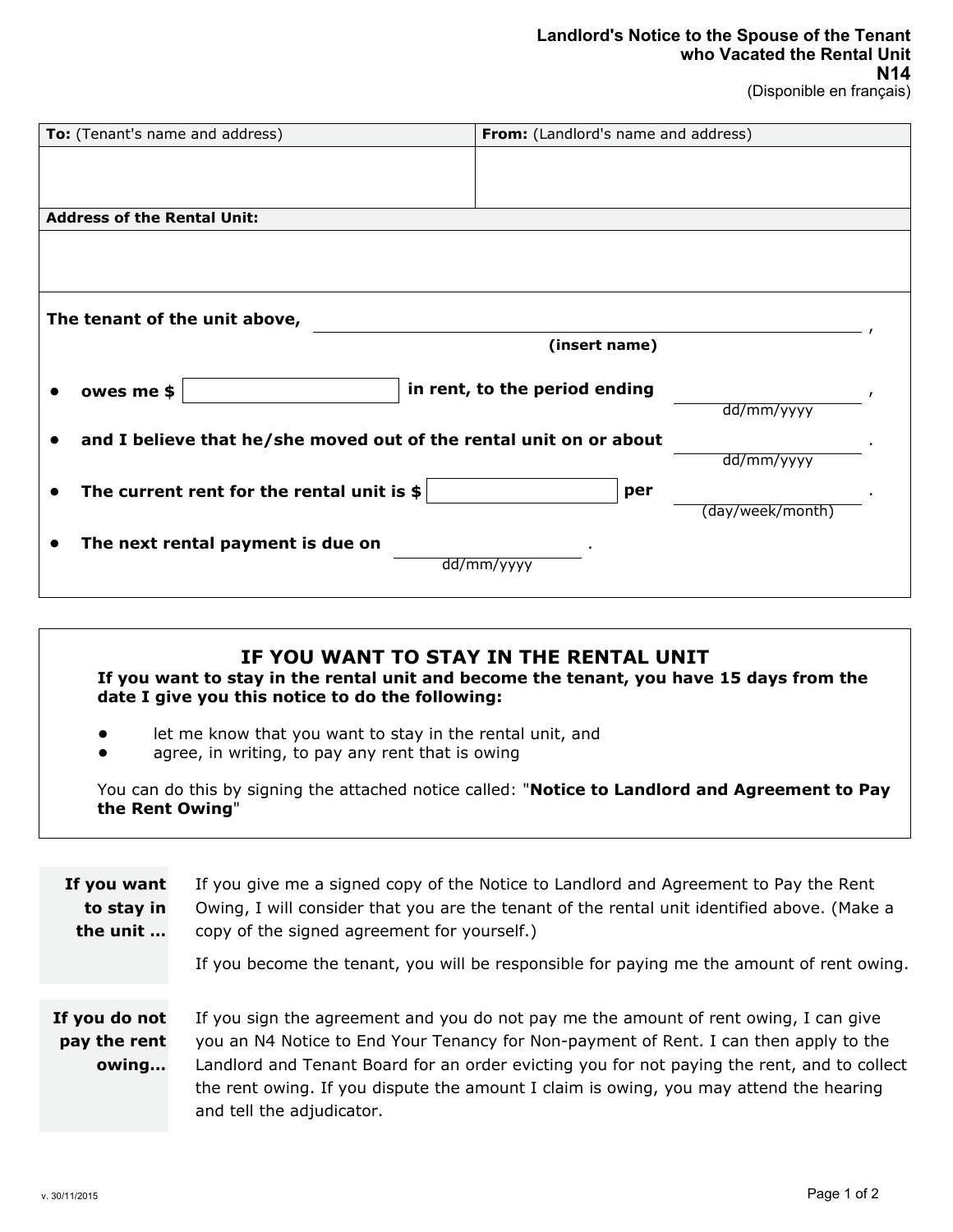**If you do not respond to me within 15 days…** If you do not give me a signed copy of the agreement within 15 days after I give you this notice, I will assume you do not want to stay in the rental unit. In this case, I can apply to the Landlord and Tenant Board to have you evicted as an unauthorized occupant of the rental unit.

**If you want to move out of the rental unit…**

If you do **not** want to stay in the rental unit, you do not have to sign the Notice to Landlord and Agreement to Pay the Rent Owing. If you do not inform me of what you intend to do within 15 days after I give you this notice, and, if you do not move out of the rental unit, I can apply to the Landlord and Tenant Board to have you evicted as an unauthorized occupant of the rental unit.

If you have any questions about this form and the law, you can contact the Landlord and Tenant Board at **416-645-8080**, or toll-free at **1-888-332-3234**. You may also visit the Board's website at *[tribunalsontario.ca/ltb](https://tribunalsontario.ca/ltb/)* for further information.

| <b>Signature</b>       | Landlord<br>$\rightarrow$ | $\bigcirc$ Representative |              |
|------------------------|---------------------------|---------------------------|--------------|
| Name of Person Signing |                           |                           | Phone Number |
| Signature              |                           |                           | Date         |

## **Representative Information (if applicable)**

| Name                            |          | LSUC# |             | Company Name (if applicable) |
|---------------------------------|----------|-------|-------------|------------------------------|
| Mailing Address                 |          |       |             | Phone Number                 |
| Municipality (City, Town, etc.) | Province |       | Postal Code | <b>Fax Number</b>            |